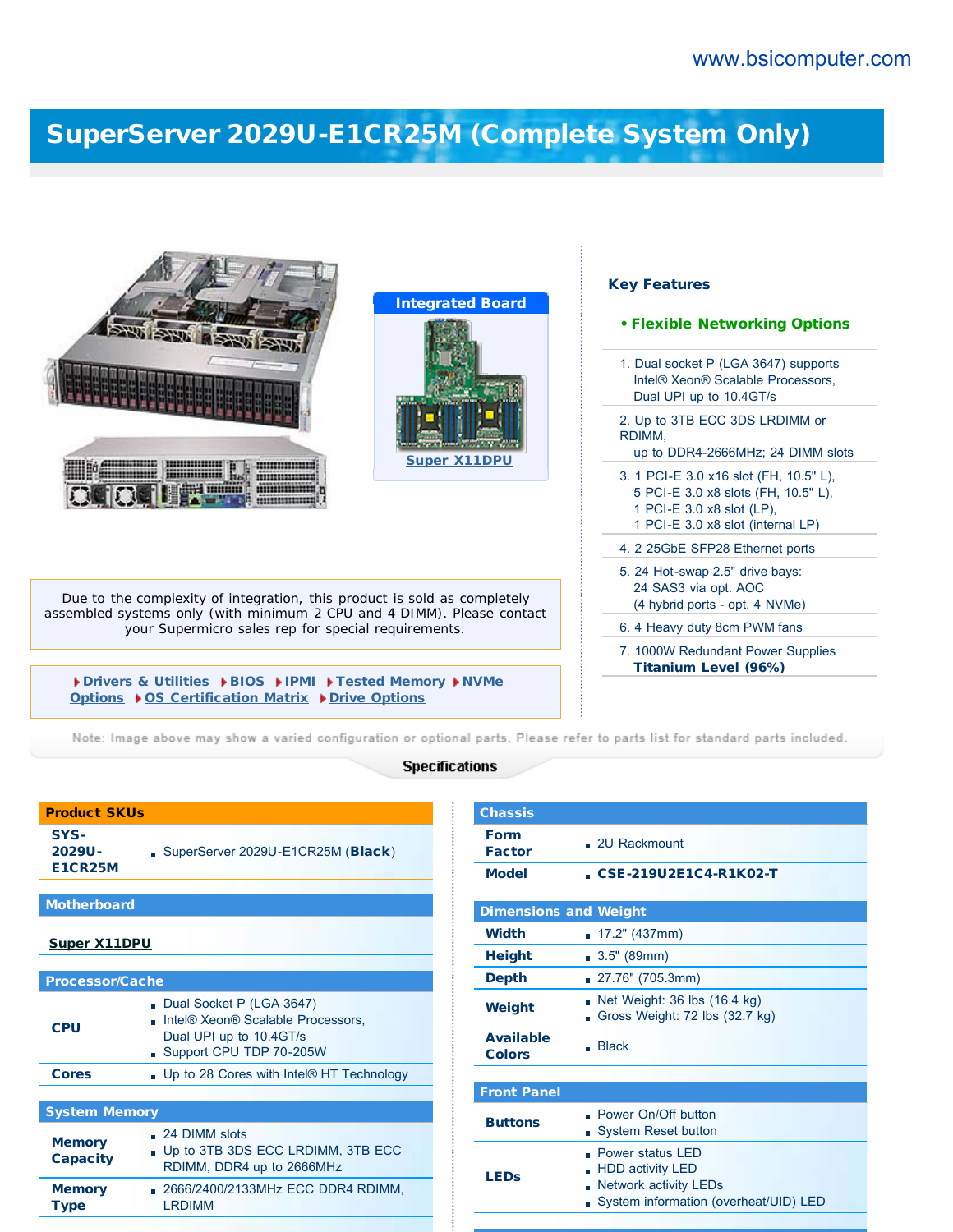| <b>On-Board Devices</b>                |                                                                                                                                               |  |  |  |
|----------------------------------------|-----------------------------------------------------------------------------------------------------------------------------------------------|--|--|--|
| <b>Chipset</b>                         | Intel® C621 chipset                                                                                                                           |  |  |  |
| <b>SAS</b>                             | SAS3 (12Gbps) via expander +<br>Broadcom 3108/3008 AOC                                                                                        |  |  |  |
| <b>Network</b><br><b>Connectivity</b>  | 2 25GbE SFP28 ports via AOC-2UR68-<br>m2TS (Mellanox ConnectX-4 Lx EN)                                                                        |  |  |  |
| <b>IPMI</b>                            | Support for Intelligent Platform<br>Management Interface v.2.0<br>. IPMI 2.0 with virtual media over LAN and<br><b>KVM-over-LAN support</b>   |  |  |  |
| <b>Graphics</b>                        | $\blacksquare$ ASPEED AST2500 BMC                                                                                                             |  |  |  |
|                                        |                                                                                                                                               |  |  |  |
| <b>Input / Output</b>                  |                                                                                                                                               |  |  |  |
| <b>SAS</b>                             | 24 SAS3 ports support via expander and<br>storage Add-on Cards                                                                                |  |  |  |
| LAN                                    | 2 25GbE SFP28 ports<br>1 RJ45 Dedicated IPMI LAN port                                                                                         |  |  |  |
| USB                                    | 3 USB 3.0 ports<br>(2 rear, 1 Type A)                                                                                                         |  |  |  |
| <b>Video</b>                           | 1 VGA Connector                                                                                                                               |  |  |  |
| <b>Serial</b><br><b>Header</b>         | 1 Serial header                                                                                                                               |  |  |  |
| <b>DOM</b>                             | 2 Super <b>DOM</b> (Disk on Module) ports                                                                                                     |  |  |  |
| <b>System BIOS</b><br><b>BIOS Type</b> | AMI 32Mb SPI Flash ROM                                                                                                                        |  |  |  |
| <b>Management</b>                      |                                                                                                                                               |  |  |  |
| <b>Software</b>                        | Intel® Node Manager<br><u>- Redfish API</u><br><b>IPMI 2.0</b><br>KVM with dedicated LAN<br>. NMI<br><u>. SSM, SPM, SUM</u><br>SuperDoctor® 5 |  |  |  |
| <b>Power</b><br><b>Configurations</b>  | <b>ACPI Power Management</b>                                                                                                                  |  |  |  |
|                                        |                                                                                                                                               |  |  |  |
| <b>PC Health Monitoring</b>            |                                                                                                                                               |  |  |  |
| <b>CPU</b>                             | Monitors for CPU Cores, Chipset<br>Voltages, Memory.<br>4+1 Phase-switching voltage regulator                                                 |  |  |  |
| <b>FAN</b>                             | Fans with tachometer monitoring<br>Status monitor for speed control<br>Pulse Width Modulated (PWM) fan<br>connectors                          |  |  |  |
| <b>Temperature</b>                     | Monitoring for CPU and chassis<br>environment<br>Thermal Control for fan connectors                                                           |  |  |  |
|                                        |                                                                                                                                               |  |  |  |

| <b>Expansion Slots</b>                                                                                                                                     |
|------------------------------------------------------------------------------------------------------------------------------------------------------------|
| 1 PCI-E 3.0 x16 (FH, 10.5" L)<br>5 PCI-E 3.0 x8 (FH, 10.5" L)<br>1 PCI-E 3.0 x8 (LP)<br>$\blacksquare$ 1 PCI-E 3.0 x8 (internal LP)                        |
| (Both CPUs need to be installed for<br>full access to PCI-E slots and<br>onboard controllers. See manual<br>block diagram and AOC Support for<br>details.) |
|                                                                                                                                                            |
| 24 Hot-swap 2.5" drive bays:<br>24 SAS3 via opt. AOC<br>(4 hybrid ports - opt. 4 NVMe)                                                                     |
| Note: Storage Add-on card is<br>required                                                                                                                   |
| <b>System Cooling</b>                                                                                                                                      |
| 4 Heavy duty 8cm PWM fans                                                                                                                                  |
| . 1 Air Shroud                                                                                                                                             |
| <b>Power Supply</b><br>1000W Redundant Power Supplies with PMBus<br>. 800W/1000W                                                                           |
| 73.5 x 40 x 203 mm                                                                                                                                         |
| 100-127Vac / 9.8 - 7A / 50-60Hz<br>■ 200-240Vac / 7 - 5A / 50-60Hz                                                                                         |
| Max: 66.7A / Min: 0A (100-127Vac)<br>п<br>Max: 83A / Min: 0A (200-240Vac)                                                                                  |
| Max: 2.1A / Min: 0A                                                                                                                                        |
| 25 Pairs Gold Finger Connector<br><b>Output Type</b>                                                                                                       |
| JL/cUL/CB/BSMI/CE/CCC<br><b>Certification</b><br><b>Titanium Level</b><br>[ Test Report ]                                                                  |
| <b>Operating Environment</b>                                                                                                                               |
| <b>RoHS Compliant</b><br>H                                                                                                                                 |
| <b>Operating Temperature:</b><br>$10^{\circ}$ C ~ 35°C (50°F ~ 95°F)<br>Non-operating Temperature:                                                         |
|                                                                                                                                                            |